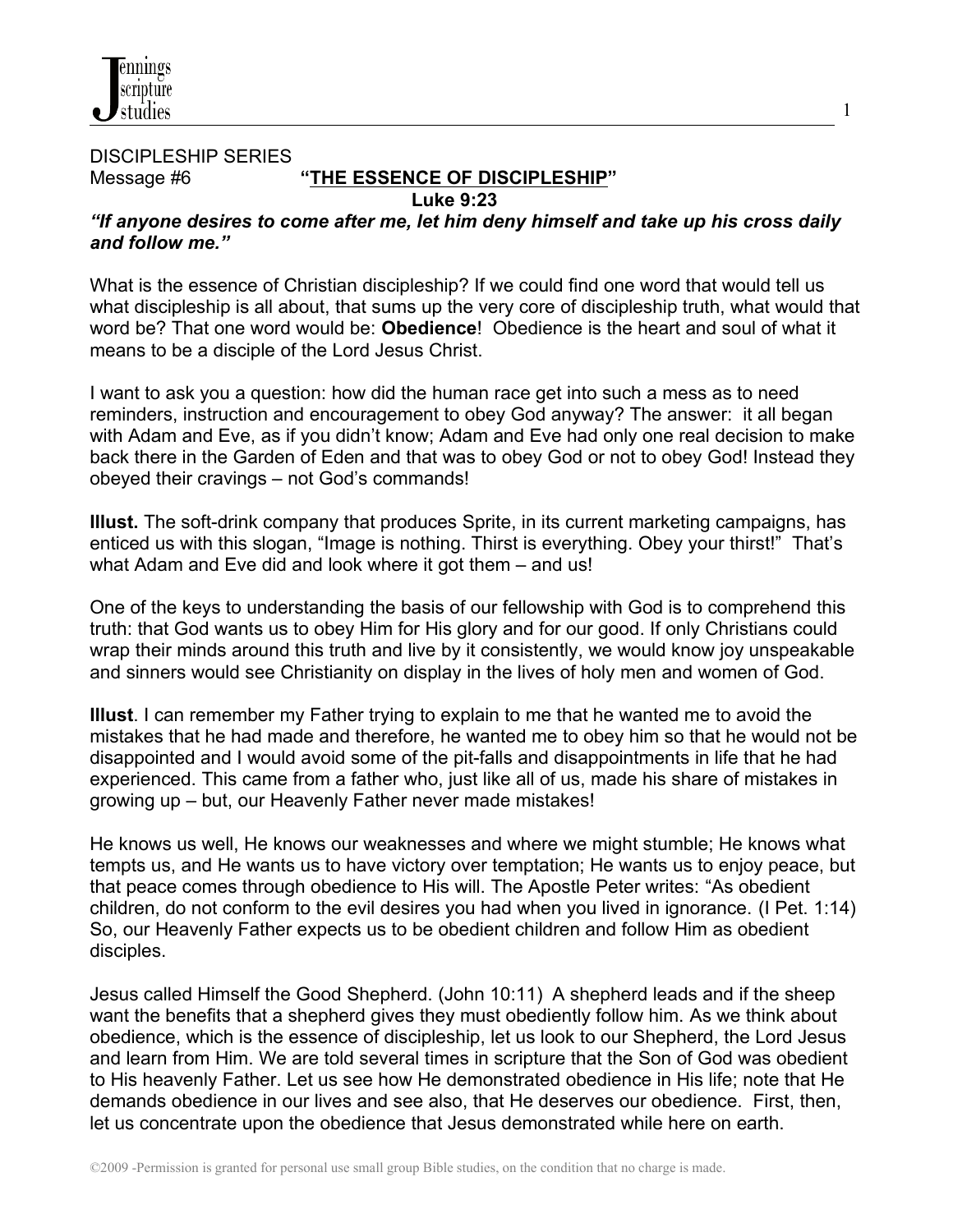# **I. OBEDIENCE IS DEMONSTRATED BY JESUS.**

The life of Jesus is the ultimate Model of obedience. His example is the standard by which we should measure our obedience. The New Testament speaks of the obedience of Christ several times. Notice,

### **A. The Intent Of His Obedience**.

Romans 5:19 – "For as by one man's disobedience many were made sinners, so also by one Man's obedience many will be made righteous."

 Using my sanctified imagination, I view a scene in heaven something like the following: The Father says to the Son, "Son, it is my decree that without the shedding of blood there is no forgiveness of sin. I love poor, lost sinners, and I am sending you down to earth to shed your blood on an old rugged cross so that whoever believes in you will have eternal life." Then I hear the sinless Son of God say, "Yes, Father, I will go." The intent of Christ's obedience is clear: that many would be made righteous.

#### **B. The Extent Of His Obedience**.

 Philippians 2:8 - "He… became obedient to death, even death on a cross!" His death was His great act of obedience to the Father.

Jesus came into the world and died upon a cross and through Christ's "obedience many will be made righteous." He obeyed to save us from the consequence of Adam's disobedience.

## **II. OBEDIENCE IS DEMANDED BY JESUS.**

 John 14:15 "If you love me keep my commandments" John 15:14 "You are my friends, if you do whatever I command you."

 Those of us who served in the military know what a command is and we learned that they are to be obeyed and without delay. When the command, "Forward march!" is given, it means, "Forward march!" and that without hesitation. He who hesitates is trampled!

The Lord Jesus is the Captain of our Salvation and as such He demands our obedience.

#### **A. The Right That He Exerts**.

 Jesus illustrates His right to demand our obedience with a story recorded in Matthew Chapter 21. It reads as follows: "What do you think? There was a man who had two sons. He went to the first and said, 'Son, go and work today in the vineyard.' "'I will not,' he answered, but later he changed his mind and went. Then the father went to the other son and said the same thing. He answered, 'I will, sir,' but he did not go. Which of the two did what his father wanted?" "The first," they answered." (Matthew 21:28-31)

Now, let us review Jesus' story about the two boys. I call them: "Will" and "Won't". Or "Did" and "Didn't". That father had the right to exert his authority over his sons. Likewise Jesus has every right to demand that those who claim His name obey Him. It is not the lips but the life that makes a disciple! The result was that each boy did the opposite of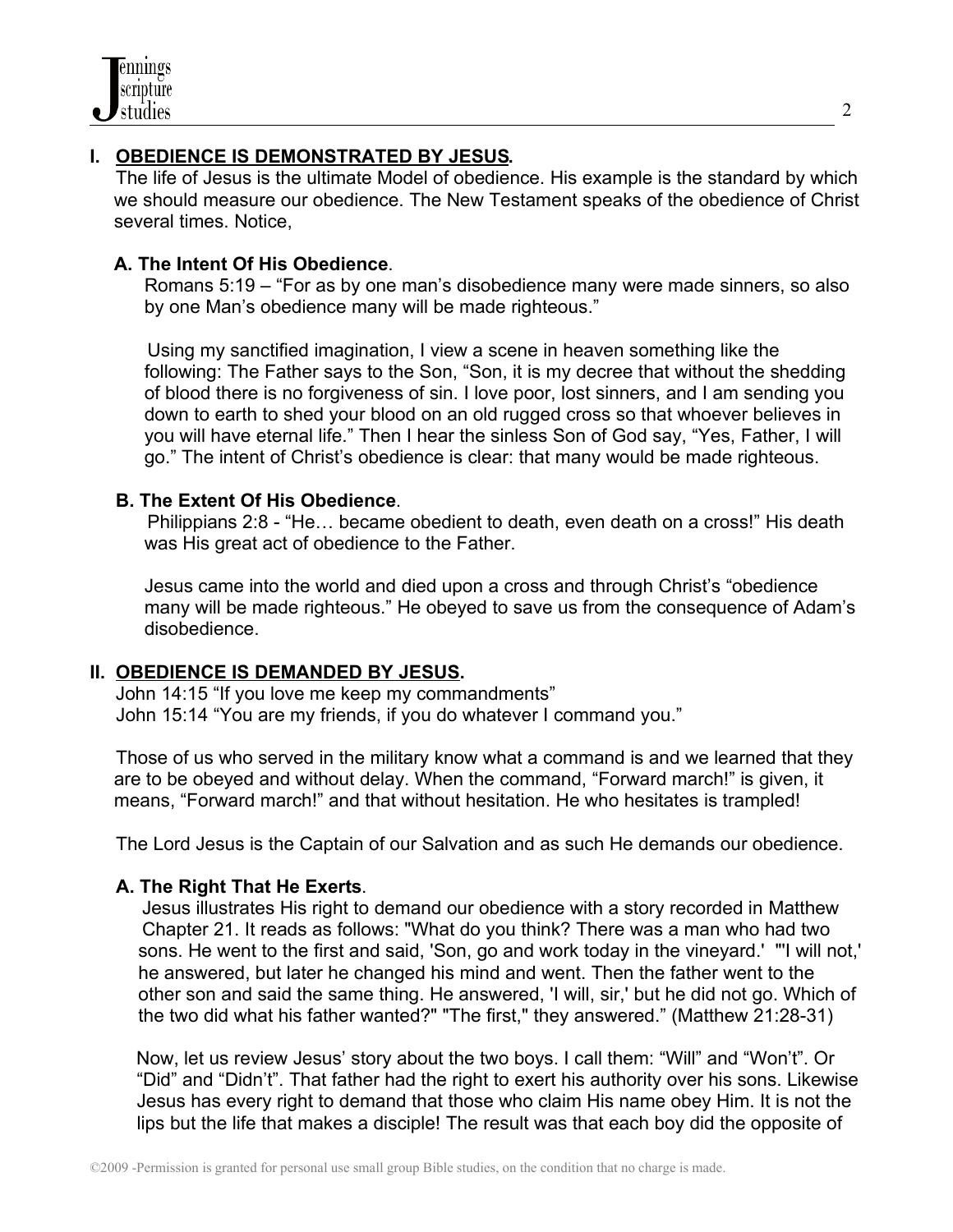what he initially said.

### **B. The Response He Expects.**

The Lord Jesus, and I emphasize *Lord*, expects prompt obedience from those who call Him *Lord!* "Why do you call Me 'Lord, Lord,' and not do the things which I say?" (Luke 6:46)

Look at a couple of the early disciples' responses to Jesus' call:

- To Peter and Andrew, Jesus said, "follow me, and immediately they left their nets and followed him." (Matt. 4:19-20)
- To Matthew the tax collector, Jesus said, "follow me, and he left all, rose up, and followed him." (Luke 5:27,28)

Peter, Andrew and Matthew's response show that they recognized His authority, His right to their obedience, and they responded immediately. That is what He expects of all who call Him "*Lord*."!

James writes: "Be doers of the word, and not hearers only, deceiving yourselves. For if anyone is a hearer of the word and not a doer, he is like a man observing his natural face in a mirror; for he observes himself, goes away, and immediately forgets what kind of man he was. But he who looks into the perfect law of liberty and continues in it, and is not a forgetful hearer but a doer of the work, ….will be blessed in what he does." (James 1:22-26)

 **Illust.** Emily Post, the etiquette queen of years gone by, was asked how one should respond to an invitation to dine with the President of the U.S. Her reply appeared in her newspaper column and this is what she wrote: "A White House invitation is a direct command – drop everything and go!"

 Following Jesus without hesitation is more important than an invitation from the President. Drop everything and obey the Lord's call!

## **III. OBEDIENCE IS DESERVED BY JESUS.**

Our theme verse for this series of messages is Luke 9:23 - "If anyone desires to come after me, let him deny himself and take up his cross daily and follow me." I have said several times that Luke 9 is a discipleship chapter. Seven times the word "disciple" is used in this chapter and six times we find the word "follow" or "followed."

 Our greatest desire should be to follow our Lord and Master because He deserves our obedience. Think about that statement; why does he deserve our obedience? Let us look in Luke 9 for the 3-fold answer. He deserves our obedience, first

## **A. Because Of Who He Is.**

 "And it happened, as He was alone praying, that His disciples joined Him, and He asked them, saying, "Who do the crowds say that I am?" So they answered and said,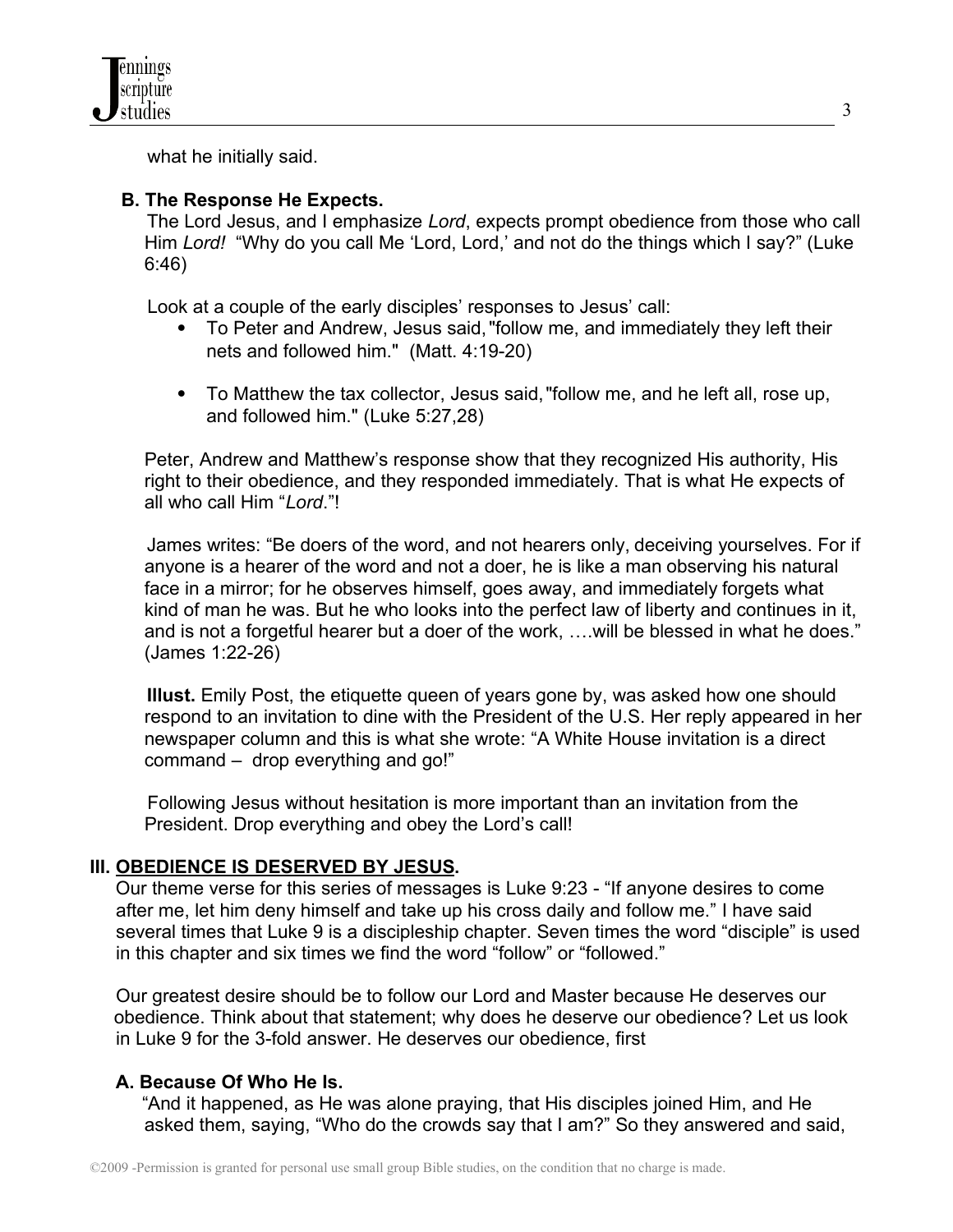"John the Baptist, but some say Elijah; and others say that one of the old prophets has risen again." He said to them, "But who do you say that I am?" Peter answered and said, "The Christ of God." (Luke 9:18-20)

 It is essential that we are careful about whom we follow. The ancient story of the Pied Piper illustrates that graphically. The Lord Jesus, the Christ of God, has never led anyone astray, nor can He for He is God! Read again Psalm 23 and be encouraged to follow Christ our Shepherd.

#### **B. Because Of What He Did**.

 "The Son of Man must suffer many things, and be rejected by the elders and chief priests and scribes, and be killed, and be raised the third day." (Luke 9:22)

 The Lord Jesus endured the agony of the crucifixion, with all of its ignominy and shame, to pay the penalty for our hideous sin. One Who would die for us and provide for us salvation deserves our allegiance and obedience.

#### **C. Because Of What He Wants To Do.**

 **"**Then He said to them all, "If anyone desires to come after Me, let him deny himself, and take up his cross daily,and follow Me. For whoever desires to save his life will lose it, but whoever loses his life for My sake will save it." (Luke 9:23-24)

What does Jesus have in mind for those who follow Him? He wants to save our *lives*! Discipleship comes after the salvation of our *soul*s; discipleship has to do with the salvation of our *lives*!. We ought to obey Him because our obedience brings Him glory and brings us eternal good.

 Listen to some of the benefits of following Him: "Bless the LORD, O my soul, and forget not all His benefits: Who forgives all your iniquities, Who heals all your diseases, Who redeems your life from destruction, Who crowns you with loving kindness and tender mercies." (Psalm 103:2-4)

He deserves our obedience because of Who He is, What He has done and what He wants to do! These are some of the reasons why obedience is the only response of the grateful heart.

**Illust.** English Bishop Bruce Baxter, told the following story:

"A young boy was drowning and a stranger rescued him. After artificial respiration had brought the boy back to consciousness, he looked up into the face of the man who had rescued him from the watery grave, and said, "Thank you, sir, for saving my life!" To which the man replied, "That's alright, son, glad to do it. But just see to it that you're worth saving!" With that the stranger walked away. The boy never forgot those words. And for the rest of his life the challenge of his rescuer rang in his ears. That boy was Bishop Baxter, of the Church of England. He said, "I wanted to make sure that the life that that stranger saved was worth saving!"